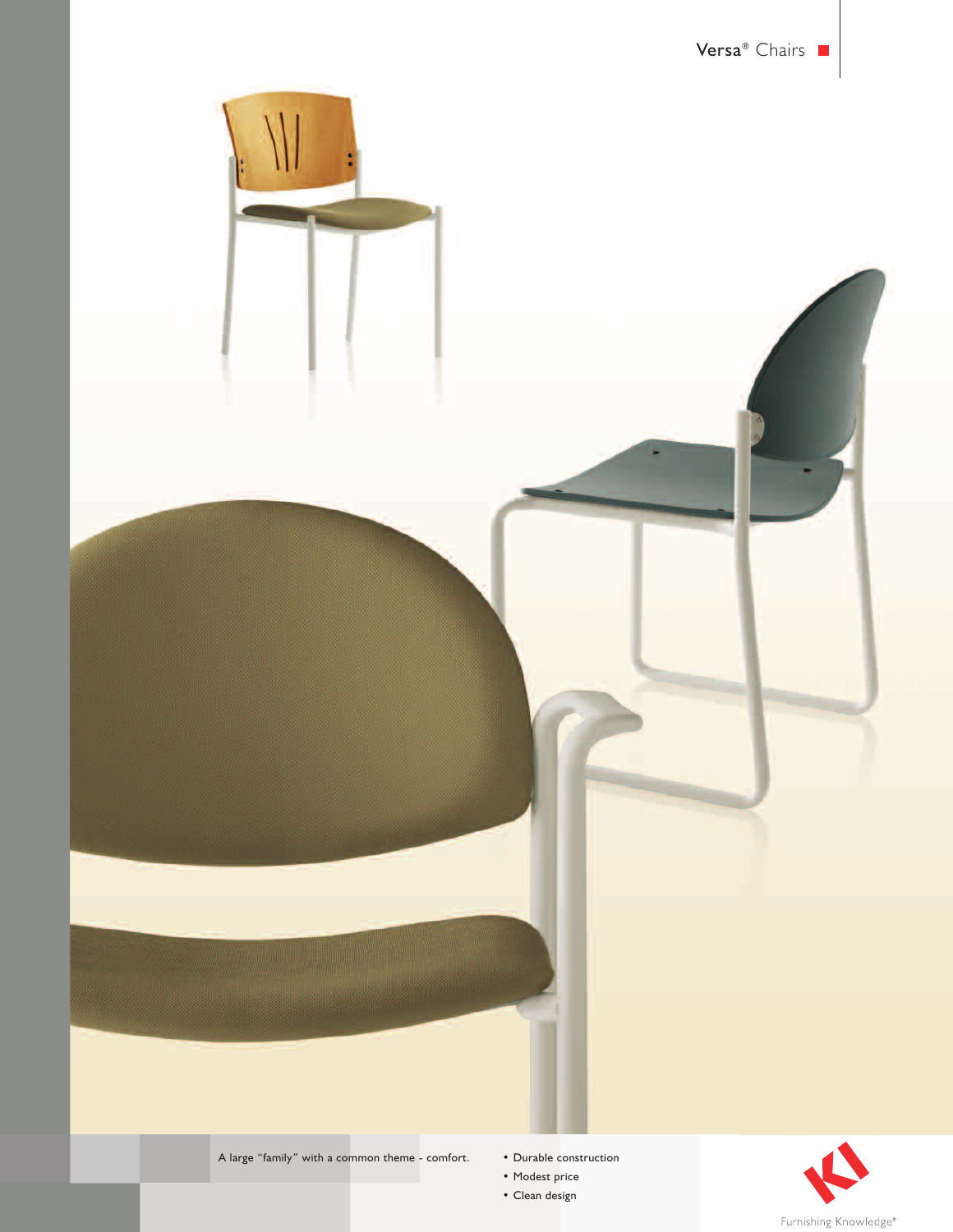## What makes Versa® one of KI's most popular chairs?

Versa offers big comfort in a small-scale chair. Its clean lines work well in any environment. While it's modestly priced, don't let that fool you. Versa is built to last. Not only does it exceed all BIFMA test standards, it beats KI's higher internal test standards. More than a single chair, Versa is a family of seating to meet all your needs.

## ■ Versa<sup>®</sup> Standard

The Versa Standard chair features padded, contoured seats for exceptional comfort and a fully upholstered back. It's available in a wide range of fabric choices to complement any environment, including KI fabric and vinyl, Pallas® Textiles and C.O.M. Available in transitional radiused or contemporary square black.

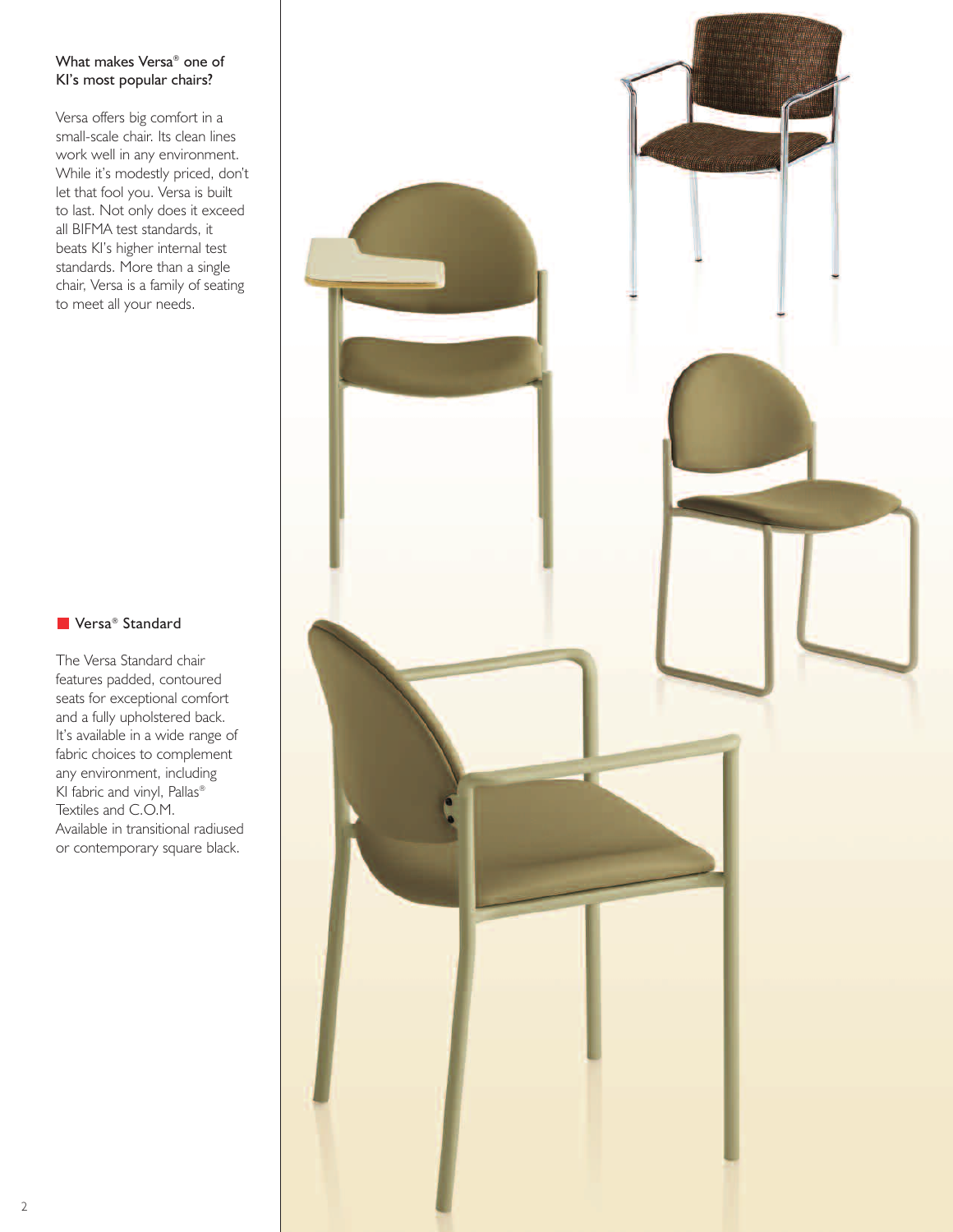

# ■ Versa<sup>®</sup> Wood

The warm, natural tones of wood are an inviting element in any room. The Versa Wood chair is available in clear coat over maple, oak, cherry, mahogany and walnut stains. Available in square or radiused back with wood or upholstered seat.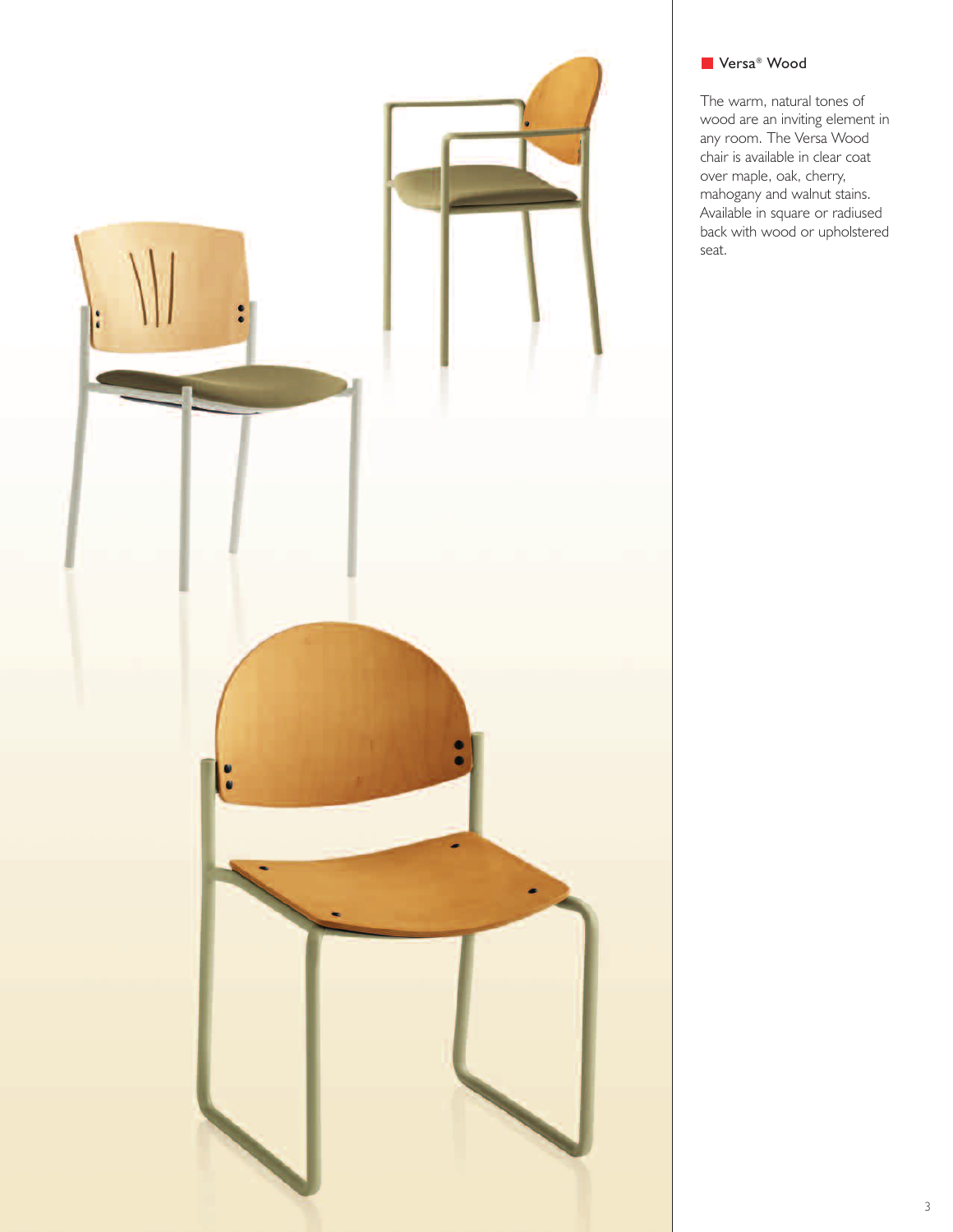

High traffic? Hard use? Bring it on. And bring in the seating that can stand up to the toughest environments— Versa Poly chairs. Made of durable polypropylene, these chairs are built for hard use and long life. Versa Poly chairs are also a breeze to clean.

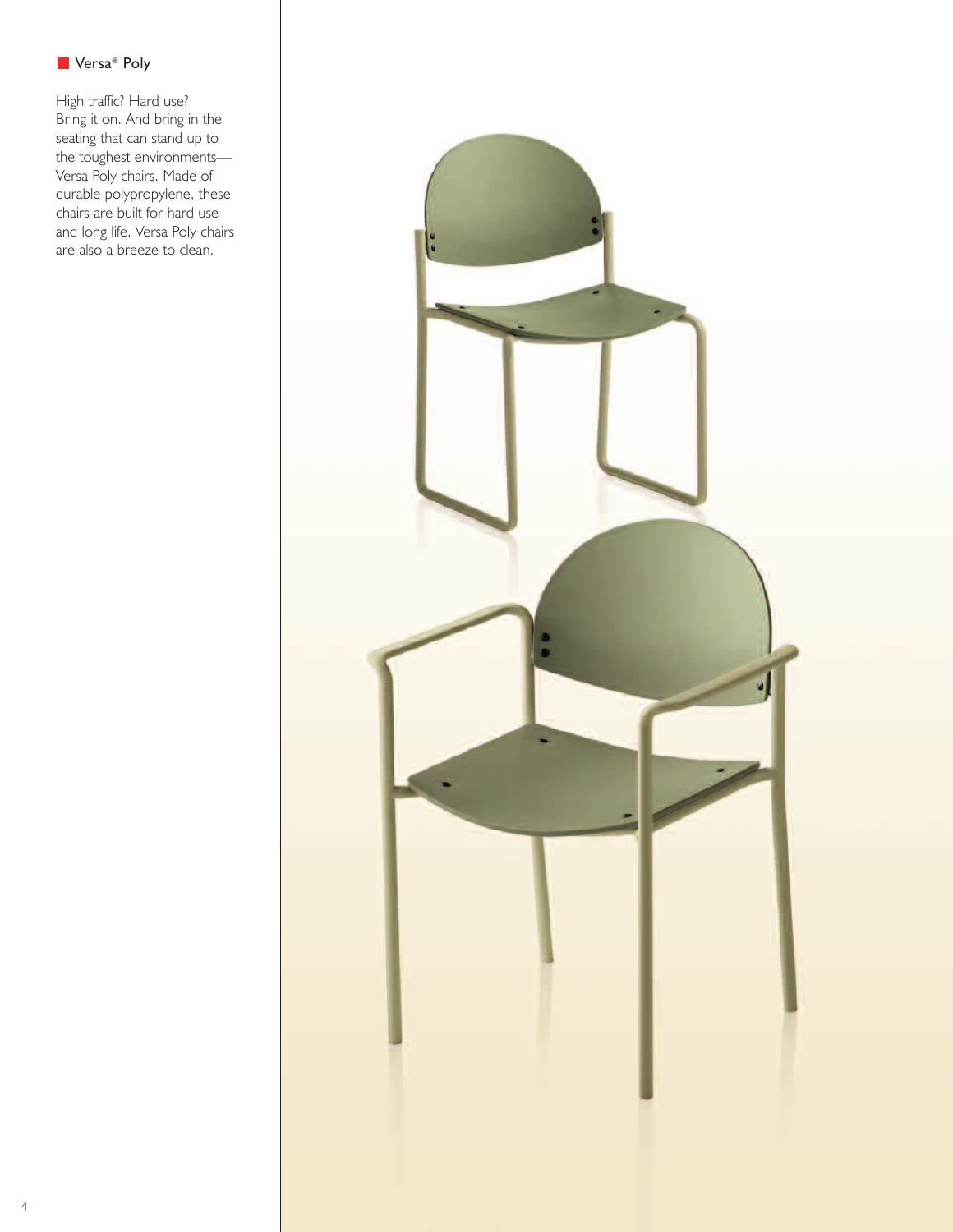

## ■ Versa<sup>®</sup> XL

People come in different sizes and shapes. So should chairs. That's why KI created the Versa XL. It's the perfect solution when you need a chair that is built to comfortably seat the larger-sized individual. This bariatric chair features a 30-inch wide seat and is rated at 500 pounds. It's also backed by KI's 10-Year Structural Integrity Warranty.

#### ■ Versa<sup>®</sup> Conference

Nothing is worse than sitting through a long conference in an uncomfortable chair. As time ticks on, aches and numbness set in and attention wanes. The solution? The Versa Conference chair. It has thicker cushions and larger dimensions than the standard Versa and offers exceptional comfort for extended seating. This puts the audience's attention back where it belongs…on business.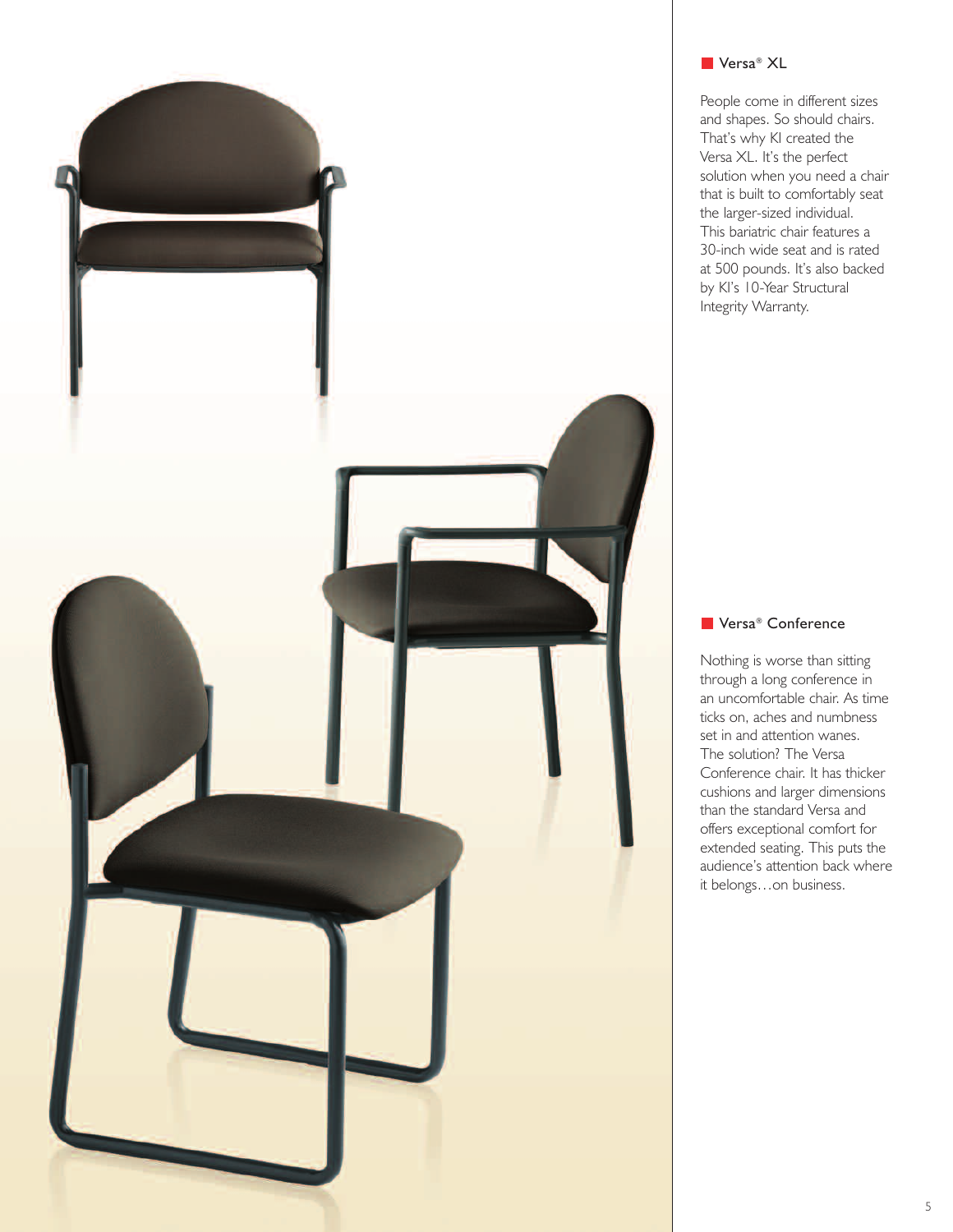## ■ Versa® Café Stools

The Versa Café Stool combines the clean design and durability of the Versa chair with the height of a stool. The Versa Café Stool is available in polypropylene, fabric and wood.

### ■ Versa<sup>®</sup> Wallsaver

Versa Wallsaver chairs are a great way to prevent damage and marring of your wall surfaces. The chair's rear legs touch the base of the wall, preventing the chair back from contacting the wall surface. Wallsavers are in high demand, especially in the healthcare market. Yet, they are perfect for any space where you want to maintain the beautiful look of your walls. Wallsavers are available on Versa Standard, polypropylene and wood versions.

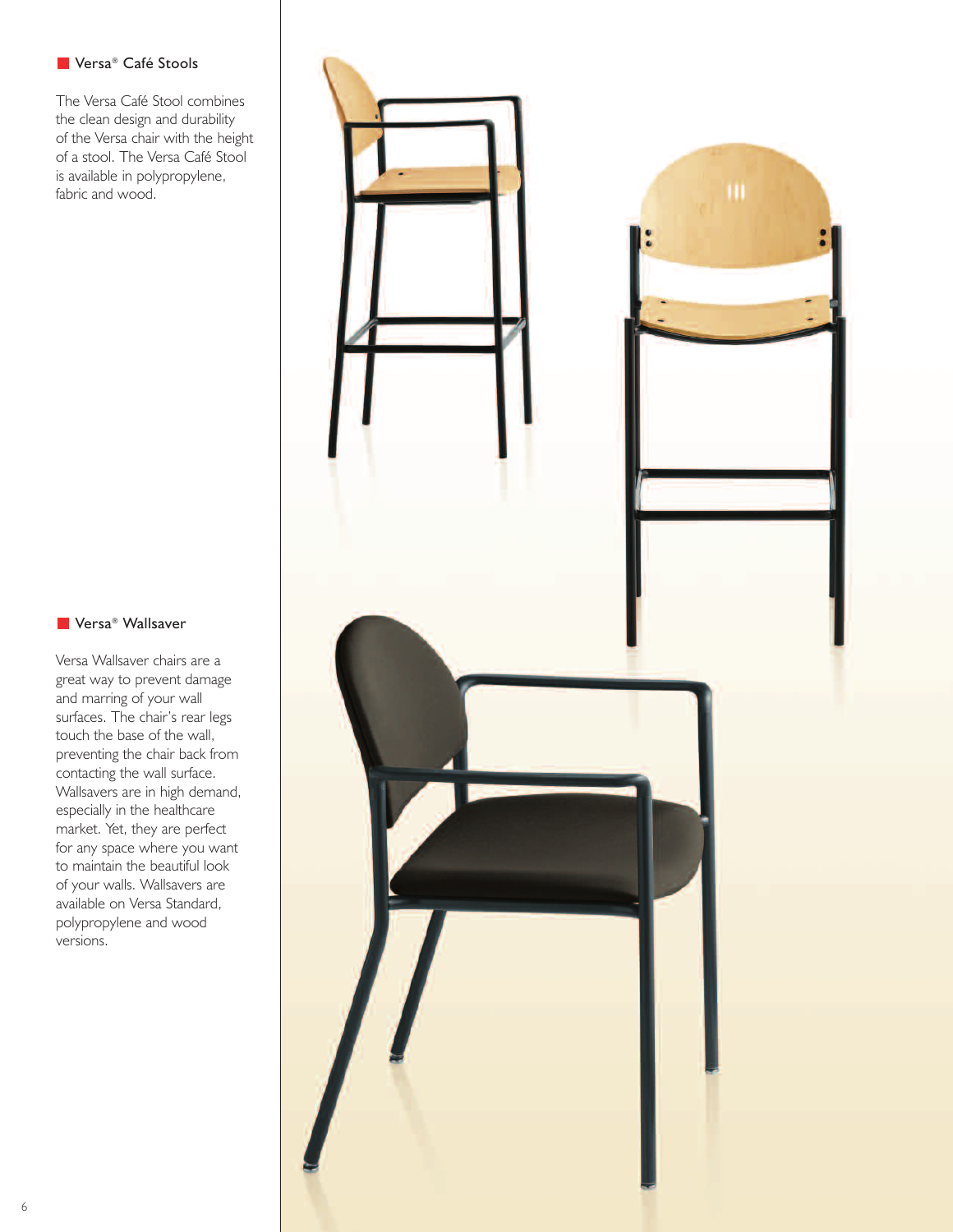

## ■ Versa<sup>®</sup> Junior

Safety, durability and great kid appeal. That's what you'll find in Versa Junior chairs and tables. Designed and manufactured to be stable and safe. Underside of seat and tabletops are free of sharp edges and rough surfaces. Chairs have polypropylene seats and backs and are available in three sizes.

### ■ Versa<sup>®</sup> Basic

Clean design and a budget price make Versa Basic an attractive stack chair for any environment. Front legs are distinguished by a subtle curve, a detail unique to Versa Basic's design. With everything this chair has to offer, the only thing "basic" about it is the cost.